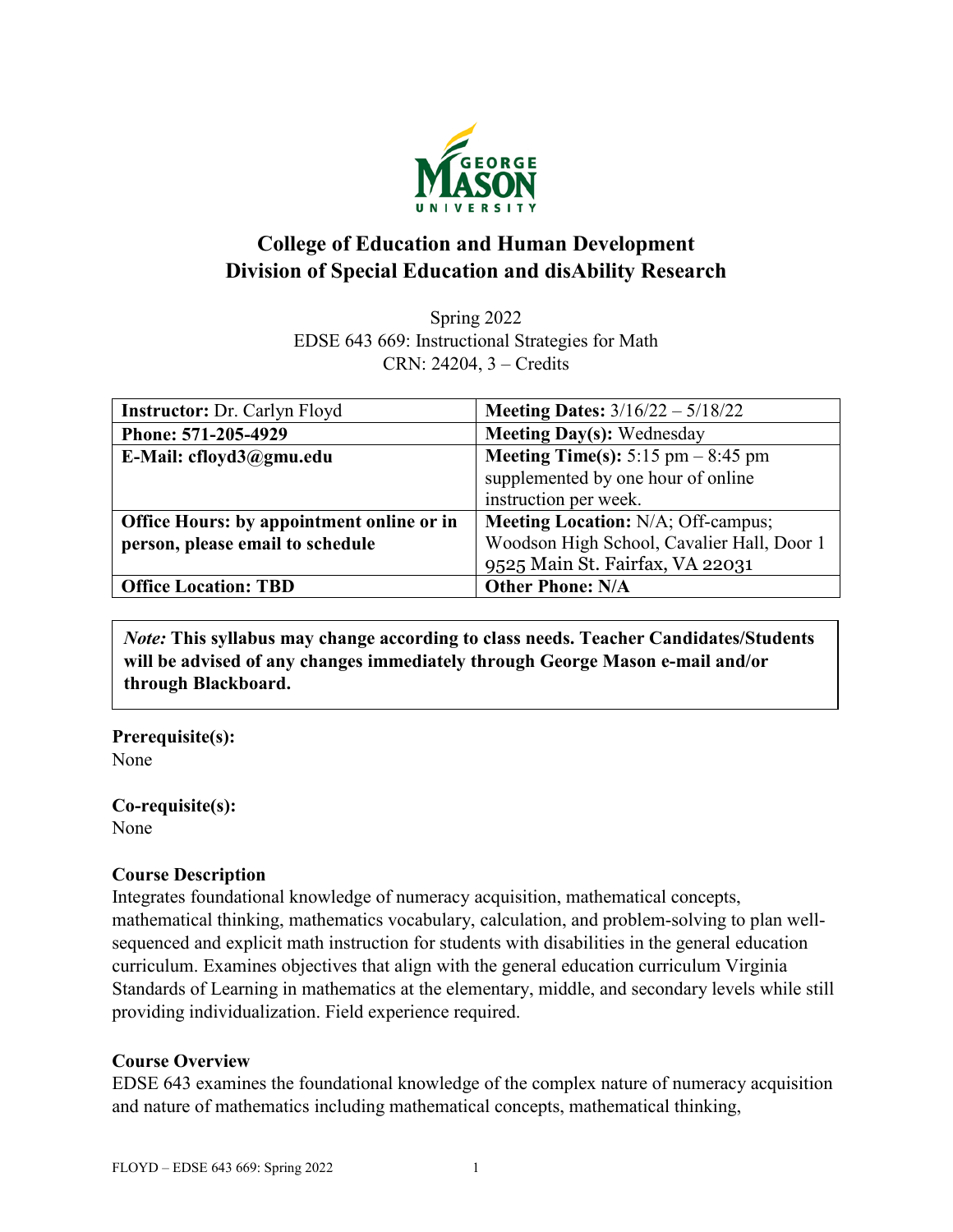mathematics vocabulary, calculation, and problem-solving, as well as alternative ways to teach content material including curriculum adaptation and curriculum modifications for students with disabilities in the general education curriculum.

## **Advising Contact Information**

Please make sure that you are being advised on a regular basis as to your status and progress in your program. Students in Special Education and Assistive Technology programs can contact the Special Education Advising Office at 703-993-3670 or [speced@gmu.edu](mailto:speced@gmu.edu) for assistance. All other students should refer to their assigned program advisor or the Mason Care Network (703- 993-2470).

## **Advising Tip**

Are you familiar with Mason career resources? Email speced@gmu.edu to be added to the Special Education employment listserv, and check out Career Services: [https://careers.gmu.edu/.](https://careers.gmu.edu/)

## **Course Delivery Method**

Learning activities include the following:

- 1. Class lecture and discussion
- 2. Application activities
- 3. Small group activities and assignments
- 4. Video and other media supports
- 5. Research and presentation activities
- 6. Electronic supplements and activities via Blackboard

### **Learner Outcomes**

Upon completion of this course, students will be able to:

- 1. Understand curriculum development that includes a scope and sequence, lesson plans, instructional methods, and assessment based on the general education curriculum Virginia Standards of Learning in math at the elementary, middle, and secondary level.
- 2. Understand, distinguish, and evaluate the differences between procedural, conceptual, and declarative knowledge in order to provide explicit instruction of math to students with disabilities who are accessing the general educational curriculum.
- 3. Understand foundational knowledge of math including numeracy acquisition, mathematical concepts, mathematical thinking, mathematics vocabulary, calculation, and problem-solving.
- 4. Demonstrate the ability to identify and distinguish appropriate data-based modifications and accommodations for general or specialized instruction as needed for students with disabilities who access the general education curriculum.
- 5. Design and demonstrate the application of assistive and instructional technologies to support assessment, planning, and delivery of academic content to students with disabilities who access the general education curriculum.
- 6. Demonstrate the ability to construct and implement individual educational planning and systematic, explicit instruction for students with disabilities who access the general education curriculum including:
	- a. Essential mathematical concepts, vocabulary, and content across general and specialized curriculum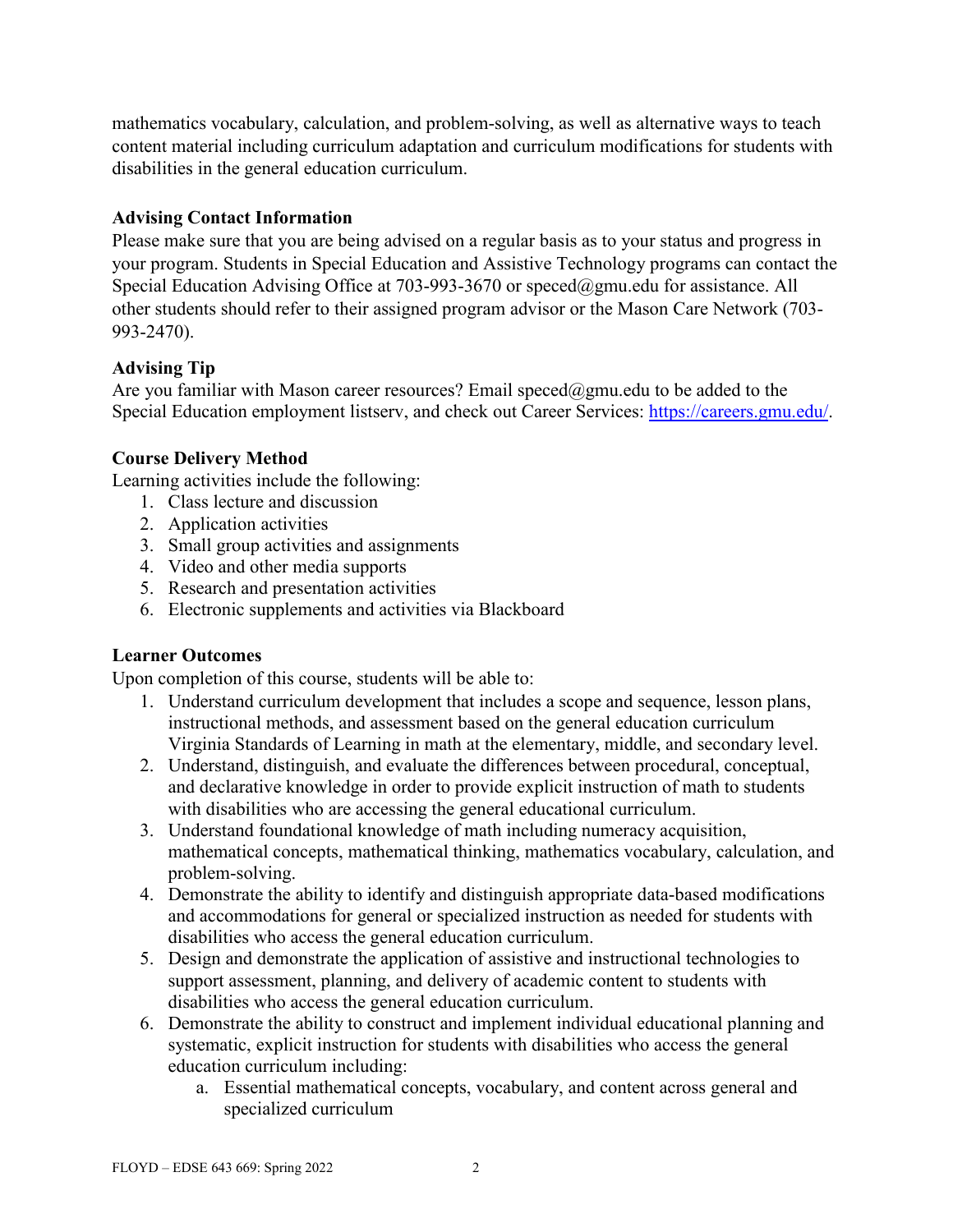- b. Numeracy acquisition
- c. Problem solving
- d. Calculation
- 7. Synthesize and then appraise the individual abilities, interests, learning environments, and cultural and linguistic factors in the selection, development, and adaptation of learning experiences for students with disabilities who access the general education curriculum.
- 8. Apply course concepts to K-12 school settings through field-based learning experiences (e.g., field experiences in K-12 classrooms, field-based case studies, field-based virtual/online learning experiences).

#### **Professional Standards**

(Council for Exceptional Children [CEC] and the Interstate Teacher Assessment and Support Consortium [InTASC]). Upon completion of this course, students will have met the following professional standards: CEC Standard 3: Curricular Content Knowledge (InTASC 3, 4); CEC Standard 5: Instructional Planning and Strategies (InTASC 7, 8).

### **Required Texts**

Fennell, F., Kobett, B. M., & Wray, J. A. (2017). *The formative 5: Everyday assessment techniques for every math classroom*. Thousand Oaks, CA: Corwin.

#### **Recommended Texts**

American Psychological Association*.* (2020). *Publication manual of the American Psychological Association* (7th ed.). <https://doi.org/10.1037/0000165-000>

### **Course Performance Evaluation**

Students are expected to submit all assignments on time in the manner outlined by the instructor (e.g., Blackboard, VIA, hard copy).

### **VIA Performance-Based Assessment Submission Requirement**

It is critical for the special education program to collect data on how our students are meeting accreditation standards. Every teacher candidate/student registered for an EDSE course with a required Performance-based Assessment (PBA) is required to upload the PBA to VIA (regardless of whether a course is an elective, a one-time course or part of an undergraduate minor). A PBA is a specific assignment, presentation, or project that best demonstrates one or more CEC, InTASC or other standard connected to the course. A PBA is evaluated in two ways. The first is for a grade, based on the instructor's grading rubric. The second is for program accreditation purposes. Your instructor will provide directions as to how to upload the PBA to VIA.

For EDSE 643, the required PBA is Math Intervention Project. Please check to verify your ability to upload items to VIA before the PBA due date

*Assignments and/or Examinations*

**Performance-based Assessment (VIA submission required)**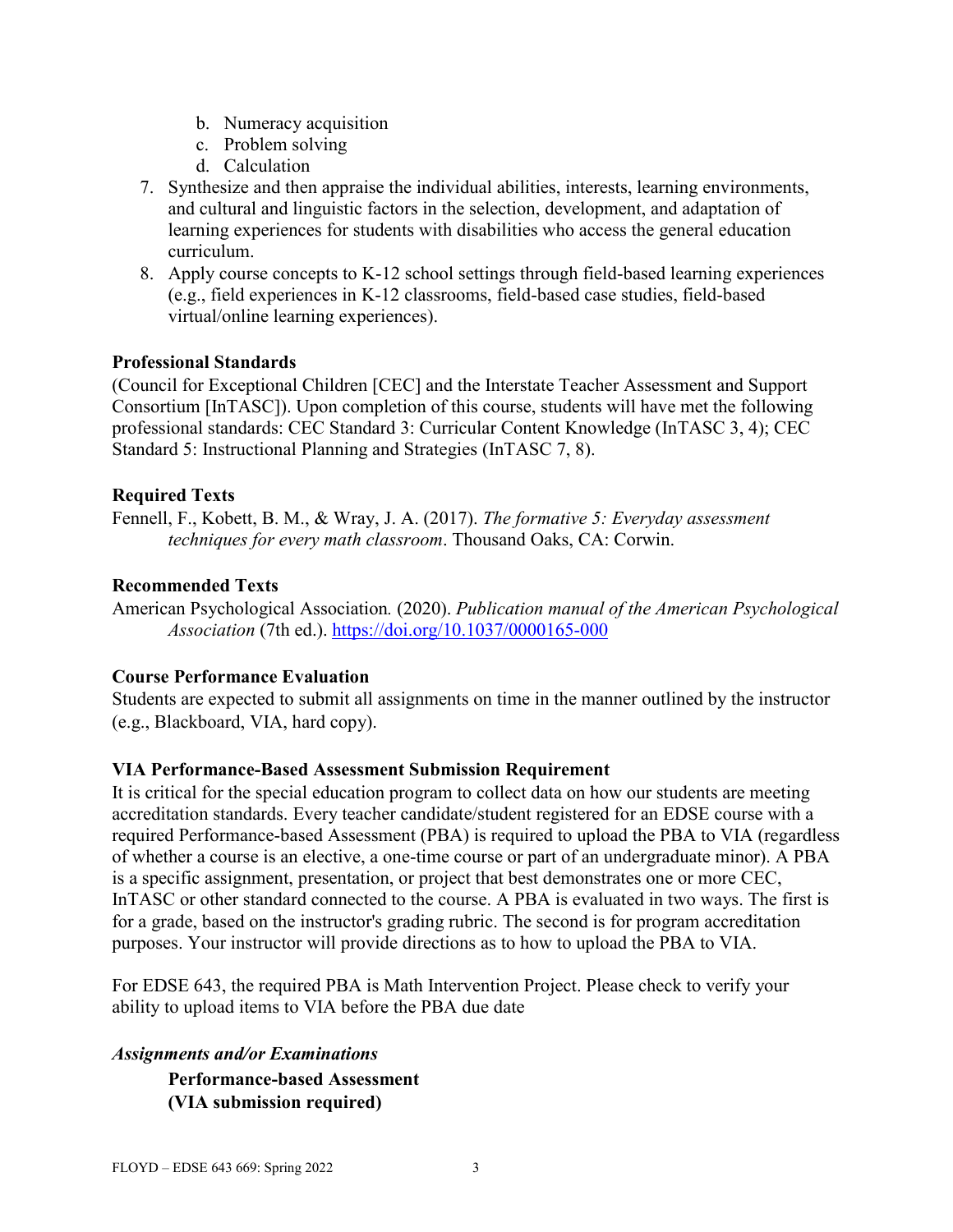#### **Assignment 1: Math Intervention Project (50 points)**

You will select one student with a disability who accesses the general education curriculum. Using and applying assessment techniques, you will identify explicit areas of math for which the student requires an evidence-based strategy. Gather work samples that represent these areas of instructional need. Based on data and consultation with the child's teacher and your course instructor, you will select an evidence-based math strategy intervention and develop a plan for teaching. The instructor must approve your plan before you begin instruction. The teaching lesson plans, modified and adapted for your student, will highlight stages of effective strategy instruction. You will implement plans with the selected student. Performance data will be collected throughout your lessons. You are not expected to see significant gains in this short amount of time. At the end of the project, you will craft a reflective summary on how the experience of teaching this student using the selected intervention and teaching plan. Please refer to Blackboard for the rubric and submission folder for this assignment.

#### **Directions:**

- 1. Select a student demonstrating mathematics difficulties in the classroom
- 2. Identify explicit areas of math for which the student requires an evidence-based strategy
- 3. Gather baseline work samples that represent these areas of instructional need
- 4. In consultation with the child's teacher, select one evidence-based math strategy
- 5. Develop a plan for teaching the student using the strategy. This will include at least two lesson plans modified for the student and steps for effective instruction. Each lesson plan must include the following:
	- a. Targeted Common Core math standard and lesson objectives
	- b. Essential concepts, vocabulary, and skills to be covered
	- c. Materials needed to teach the lesson
	- d. Steps and activities to be completed during the modeling, guided, and independent practice portions of the lesson. Within this section, you will outline in detail how the strategy you selected will be used for teaching.
	- e. Using at least one form of assistive technology appropriate for the student
	- f. One informal (i.e., formative) assessment
	- g. One formal (e.g., summative) assessment
- 6. Submit your lesson plans for approval by your instructor
- 7. Implement your lesson plans with the student for at least 2–4 weeks and collect performance data throughout on each session
- 8. Write a two-page single-spaced reflection on the effectiveness of your teaching plan and the chosen intervention. This will include addressing the following topics:
	- a. Why this particular student was selected?
	- b. What types of assessment was used to identify their struggles?
	- c. Why the evidence-based intervention you selected was appropriate for this student?
	- d. What worked well within your lesson plans?
	- e. What you would do differently next time you teach using this strategy?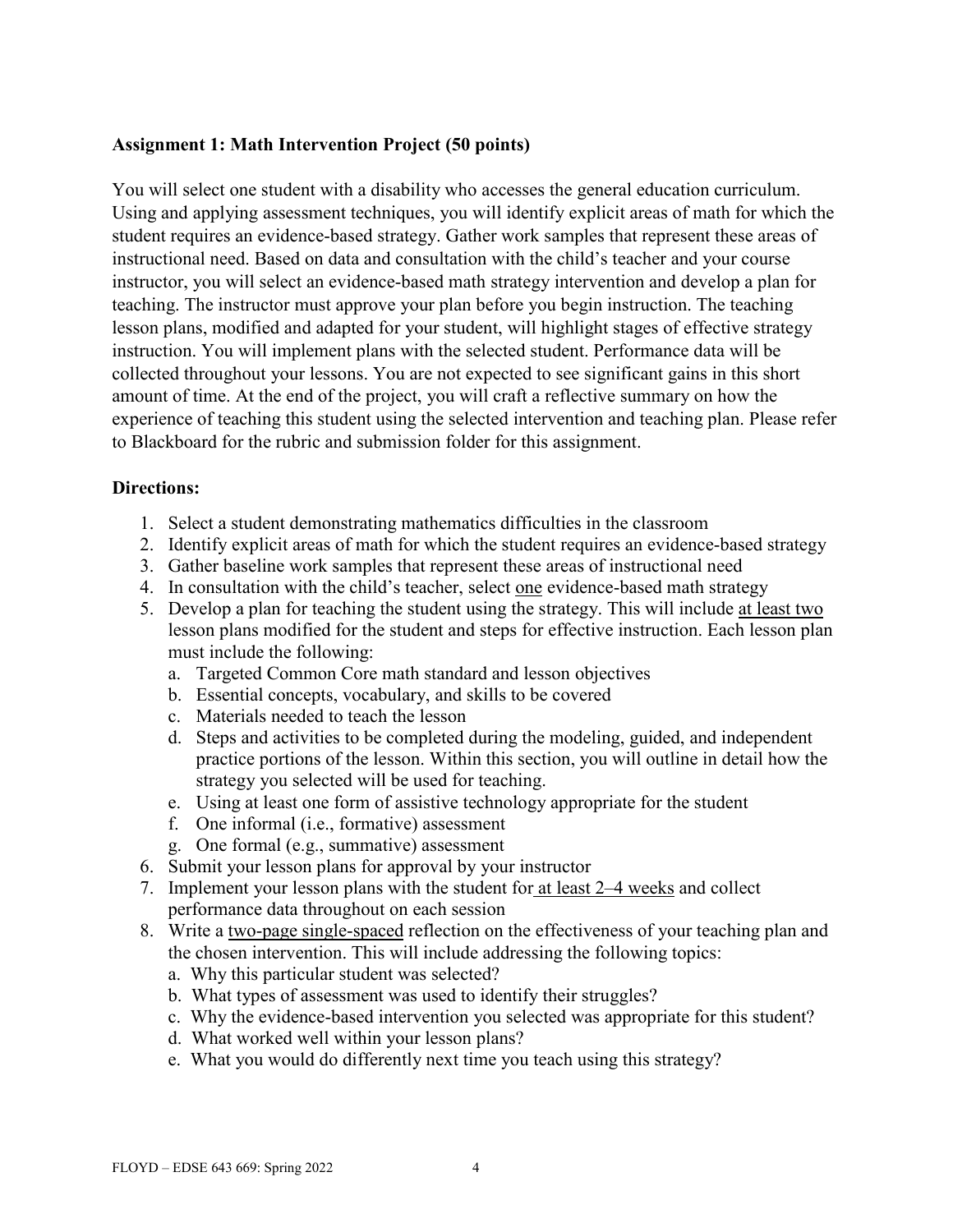Submit baseline work samples, lessons plans and assessments, intervention performance data, and your reflection as one document onto Blackboard.

**College Wide Common Assessment (VIA submission required)**  $N/A$ 

## *Field Experience Requirement*

A field experience is a part of this course. A field experience includes a variety of early and ongoing field-based opportunities in which candidates may observe, assist, and/or teach. Field experiences may occur in off-campus settings, such as schools (CAEP, 2016). Below are REQUIRED PROCEDURES FOR ALL STUDENTS ENROLLED IN THS COURSE.

1. Complete the online EDSE Field Experience form. This online form will be sent to your GMU email from EDSEfld@gmu.edu on the first day of the semester. Click on the link and complete the form as soon as possible. ALL students should complete the required form, as this information is required by the state. Please direct any questions about the form to Dr. Kristen O'Brien at EDSEfld@gmu.edu.

· If you are a full-time contracted school system employee and will complete the field experience at your worksite with administrator and instructor approval, you will be asked to specify the school at which you will be completing the field experience.

· If you request a field experience placement, you will receive information via your GMU email about your assigned internship placement from the Clinical Practice Specialist in the College's TEACHERtrack Office. Check your GMU email regularly for important information regarding your field experience. Follow all instructions for the necessary Human Resource (HR) paperwork required to access the assigned field experience placement. Note that you may NOT arrange your own field experience placement.

2. View the EDSE Field Experience Introduction presentation. On the first week of classes and prior to representing George Mason in off-campus settings, your instructor will show a video presentation or provide a link to the presentation, which includes important information about the registration process for EDSE field experiences and tips for a successful field experience. After the presentation, sign the document provided by your instructor to indicate that you have watched the presentation and are aware of the EDSE field experience professionalism expectations.

3. Complete the GMU Experiential Learning Agreement packet (ELP). Mason requires all students completing off-campus field experiences in schools or other agencies to complete this packet. Once you have received your field experience placement, complete and submit this packet to the provided link.

4. Document your field experience hours. Your instructor may provide you with access to field experience documentation forms to use in documenting the hours and activities completed in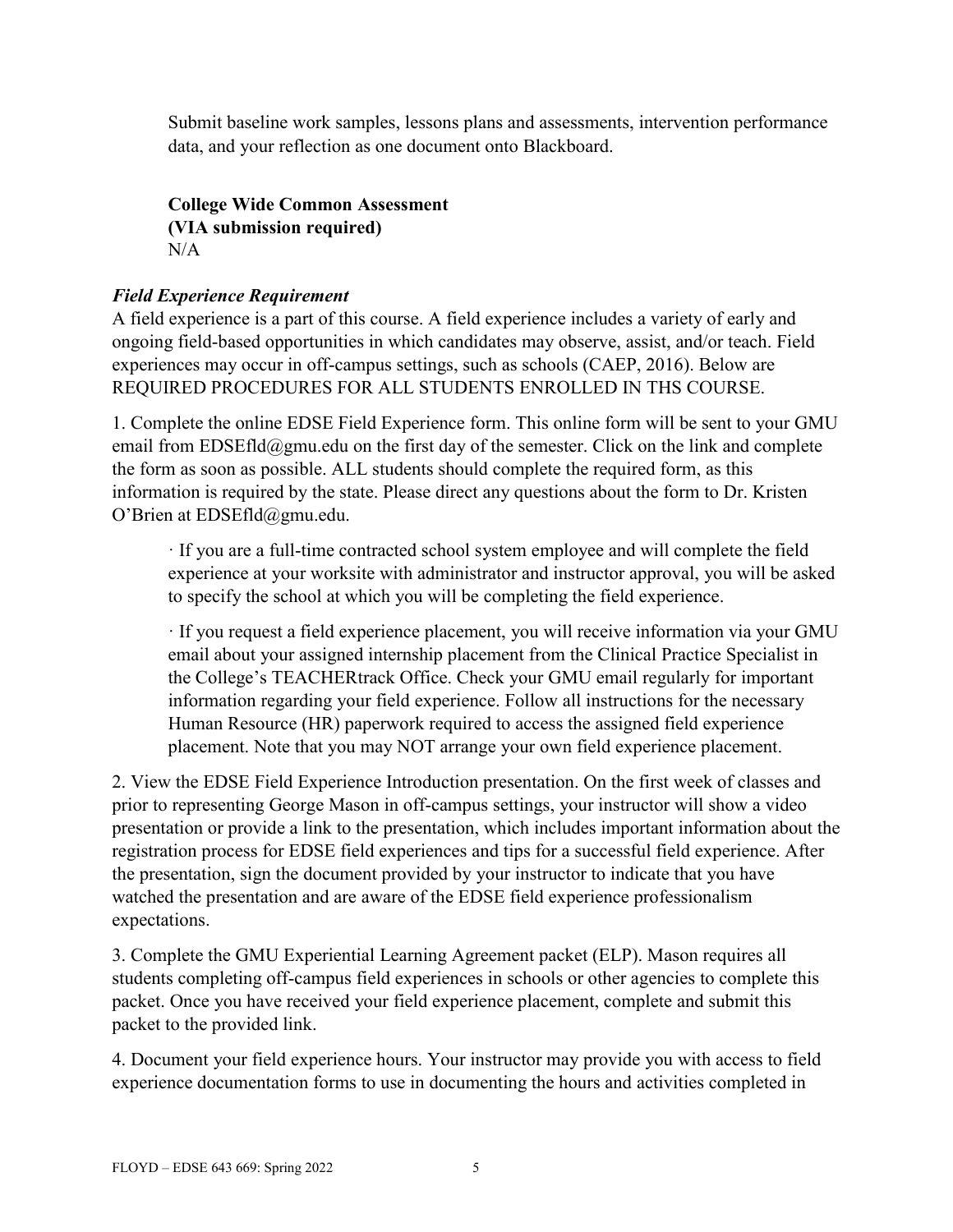your field experience placement. Your instructor will provide more directions on how to use and submit the documentation form.

5. Complete the field experience end-of-semester survey. Towards the end of the semester, you will receive an email from EDSEfld@gmu.edu with a link to an online survey. This brief survey asks you to report about important features of your field experience placement.

### *Other Assignments*

## **Assignment 2: Consumer Apps Evaluation Paper (30 Points)**

Students will select one digital app or program available online for download to teach mathematics standards in K-12 education. Students will select one child/adult to use this app with and document their experience solving age-appropriate mathematics problems for 15–20 minutes. Afterwards, students will **write a two-page single-spaced paper** reviewing this app and child/adults' performance. Reflections should focus on the following topics:

- a. Feasibility for small and whole group instruction or remediation in inclusionary classrooms
- b. Benefits and foreseeable challenges for teachers
- c. Benefits and foreseeable challenges for students with high incidence disabilities
- d. The child/adults' opinion and experiences using the app

e. Four explicit references to concepts covered within readings discussed in class on lowand high-tech assistive technology & Universal Design for Learning.

## **Assignment 3: Lecture Handouts and Attendance (20 Points)**

Students are to complete the required handout for every unit following class meetings. Handouts will be graded based on the thoroughness of your response to each question/prompt. In addition, points earned from class activities during a time of absence will not be earned and cannot be made up. Participation includes asking questions and engaging in class discussion.

Points for class attendance and participation are positively impacted by:

- 1. Attending class and being "present"
- 2. Completing and handing in all class handouts
- 3. Participating in class discussions/activities
- 4. Thoughtfully contributing to class discussions
- 5. Listening to the ideas of other peers
- 6. Demonstrating an enthusiasm for learning.

Participation points are negatively affected by being late to class, demonstrating a disinterest in the material/discussions (e.g., reflection activities, small group activities, discussions, etc.), and/or absences. Points are also deducted for a lack of digital etiquette during class sessions.

## **NOTE: All assignments should reflect graduate-level spelling, syntax, and grammar, as well as APA style guidelines. If you experience difficulties with**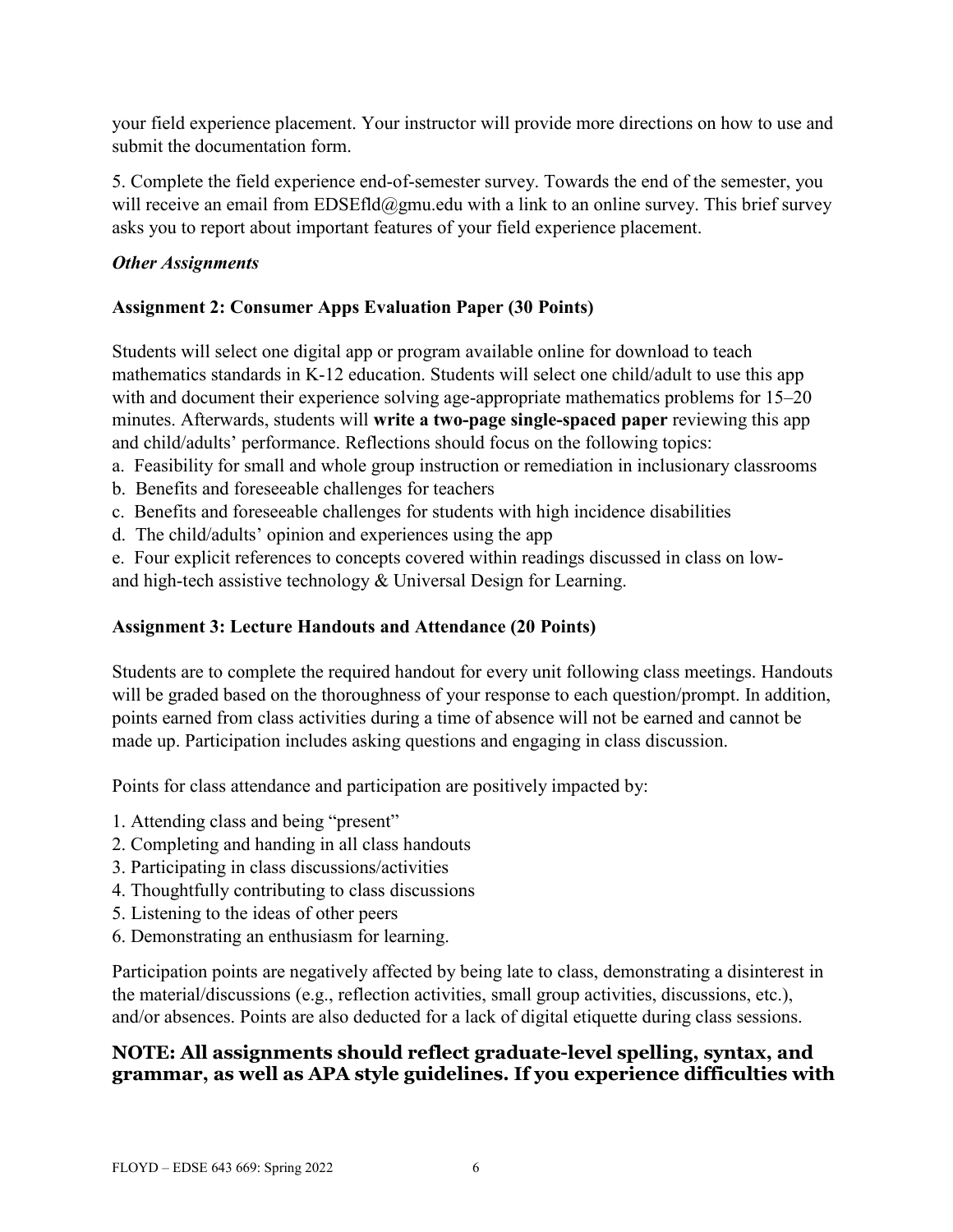## **the writing process, you will be required to document your work with the GMU Writing Center during this course.**

#### *Assignment Summary*

Course grades are calculated by summing the points earned on assignments and dividing by the total possible points. Grades are designed to indicate your success in completing assignments, not the level of effort you put into them.

| Math Intervention Project (VIA)       | 50 points          |
|---------------------------------------|--------------------|
| <b>Consumer Apps Evaluation Paper</b> | 30 points          |
| Lecture Handouts and Attendance       | 20 points          |
|                                       | Total   100 Points |

### **Course Policies and Expectations**

### *Attendance/Participation*

*Students are expected to (a) attend all classes during the course, (b) arrive on time, (c) stay for the duration of the class time, and (d) complete all assignments. Attendance, timeliness, and professionally relevant- active participation are expected. Attendance and professional participation at all sessions is very important because many of the activities in class are planned in such a way that they cannot necessarily be recreated outside of the class session. Be aware that any points earned for participation in class activities during a time of absence will not be earned and cannot be made up. One absence will result in 0 points deducted from your overall grade. Two absences will result in a loss of 11 points. Three or more absences will result in a loss of 21 points. Repeated tardiness and/or leaving early will result in a loss of 3 points per incidence. If you have perfect attendance throughout the semester, you will receive 1 extra credit point. Please notify me in advance by email if you will not be able to attend class.*

NOTE: It is impossible to participate fully in this class while texting, tweeting, working on documents, etc. Please be *fully* present in class.

### *Participation.*

You are expected to be present, prepared, and exhibit professional dispositions for each class session. Activities resulting in points toward your final grade will be completed during class sessions. Quality of product and completion of the activity within class will impact points earned. Points missed due to absences during class activities cannot be made up.

Quality participation includes:

- (a) Arriving on time, including back from break(s),
- (b) Staying in the classroom/activity area for the duration of the class time,
- (c) Participating in all class activities (face-to-face and outside of class, including by electronic means)
- (d) Having on hand all materials required for the class session as per course assignments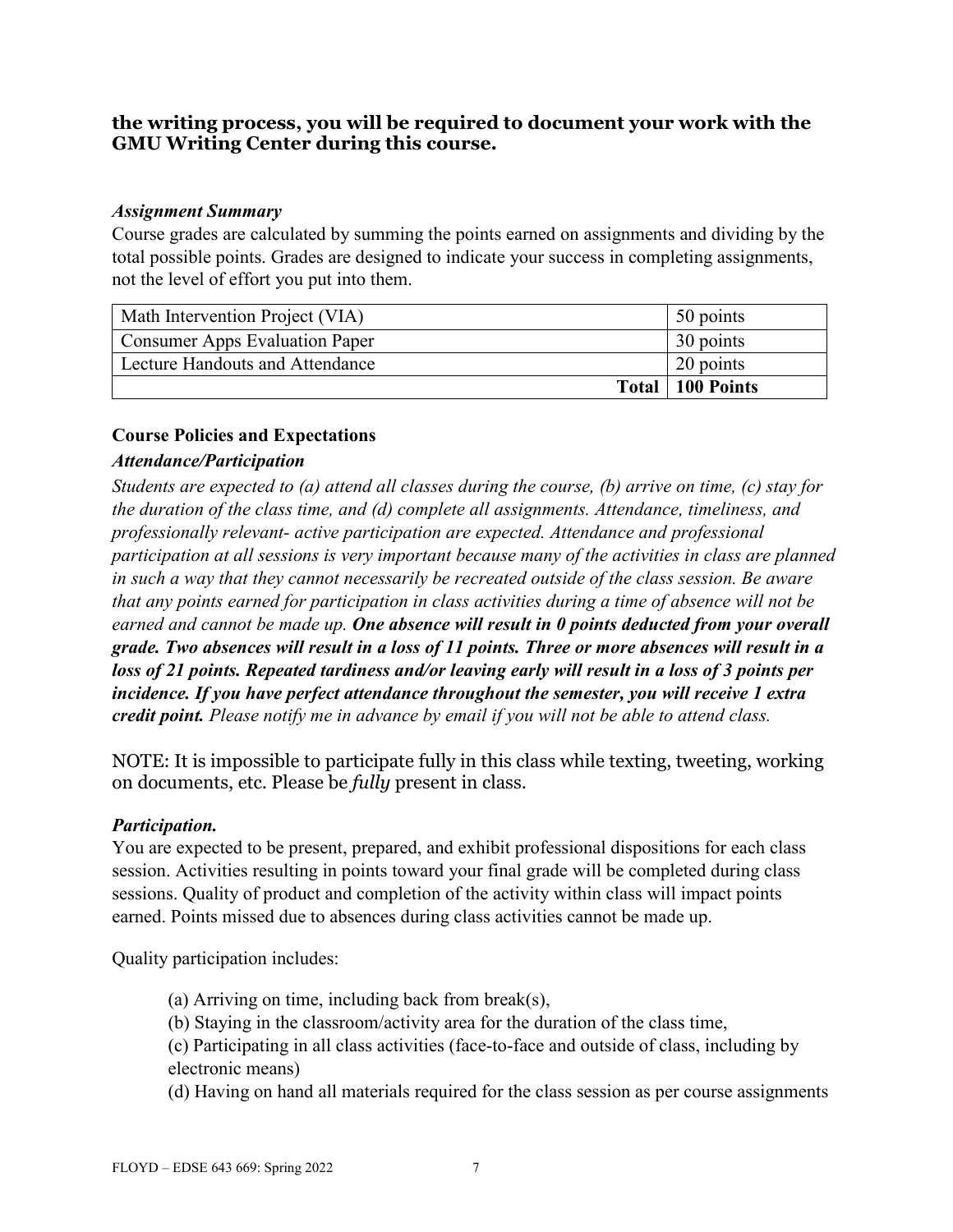#### and the syllabus

Given the length of this course, there is an expectation of at least one additional hour of individual work each week outside of class. Readings and assignments will be posted weekly on Blackboard.

## *Late Work*

All assignments are due on the dates indicated (at the beginning of class). Consult with me *in advance* if there is a problem. In fairness to students who make the effort to submit papers on time, 5 points per day will be deducted from your assignment grade for late papers unless I have agreed to an extension (may be granted one time only for one assignment only). A maximum extension of 1 calendar week may be granted. Please retain a copy of your assignments in addition to the ones you submit.

### *Other Requirements*

This is a 3-credit graduate level course. Traditionally, 3-credit courses across a 15-week semester require an average of 45 hours of in-class time and approximately 90 hours of independent reading and assignment completion. Be prepared to put in that amount of time into this class and plan your schedule accordingly.

Some assignments require you to synthesize material from the course and outside sources into coherent statements of your ideas. In such cases, your writing should be databased– meaning that you must support statements and ideas with evidence from these sources, giving these sources credit. The standard format for writing in the field of education is outlined in the *Publication Manual of the American Psychological Association, 6th edition* [\(www.apastyle.org\)](http://www.apastyle.org/). Specifically, the final version of your Instructional Program should be written in APA style, including a cover page, running head, pagination, headings (as needed), citations (as needed), and reference pages. The citation for this manual is included in the section entitled "Recommended Texts". For an online resource, see [www.apastyle.org.](http://www.apastyle.org/)

It is expected that you know how to paraphrase and cite information appropriately to meet both APA guidelines and to avoid plagiarism. This website provides some useful information on how to avoid plagiarism in your writing: http://www.plagiarism.org/

## **Communication.**

The most efficient way to contact me is through email. I check email daily Monday-Friday from 9:00am-9:00pm. If your email reaches me during this period of time, I will respond immediately. Otherwise, I will respond within 24 hours during the week. Keep in mind that I teach from 6:00- 10:30pm. On weekends, I check my Mason account on Sunday evenings and will respond to all emails received then. Do not email me an hour before an assignment is due and expect a response. If you would prefer to meet with me either before or after class (or at another time during the day), please do not hesitate to contact me.

*Written Language***:** Students at the graduate level are expected to compose with accuracy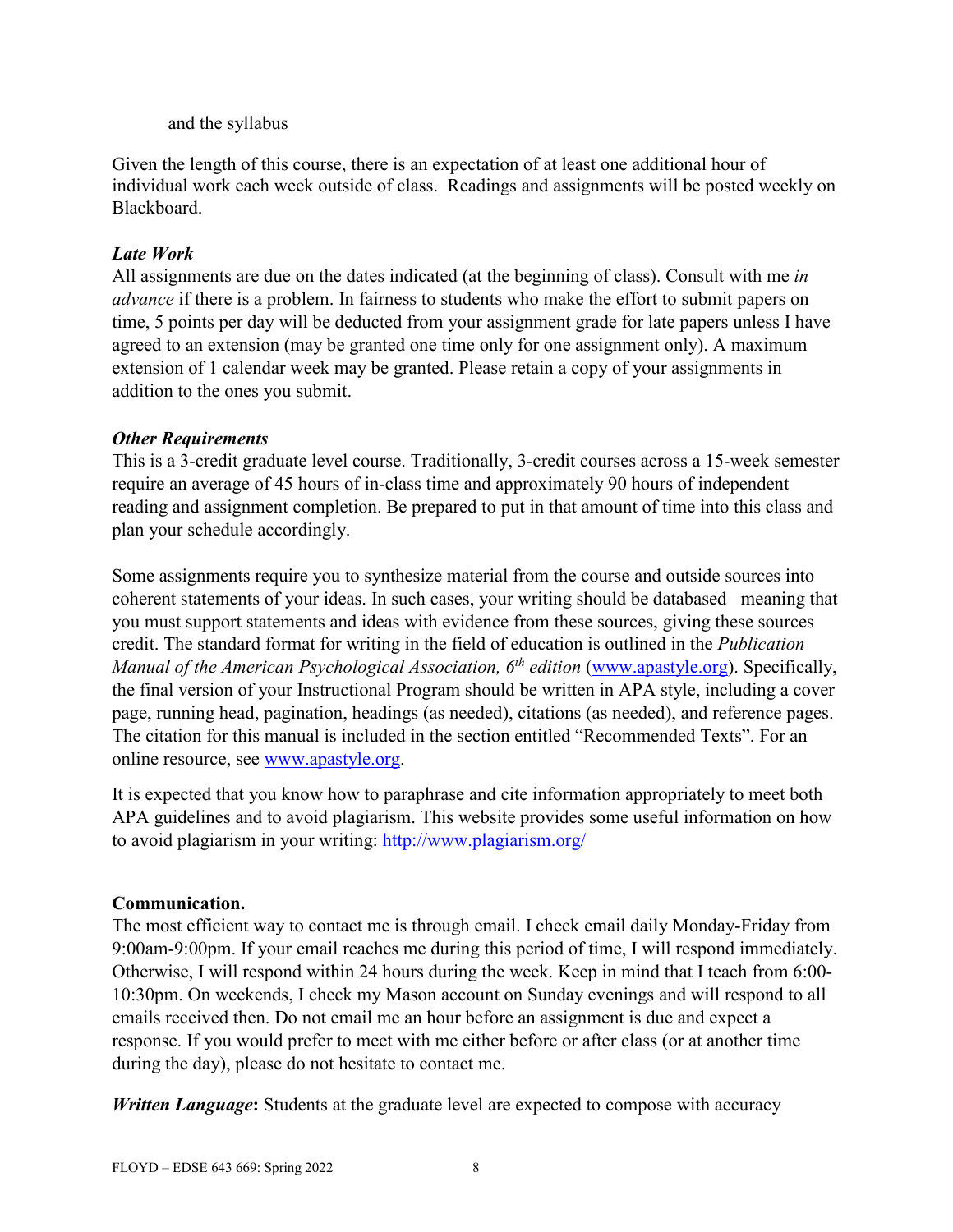(grammar, spelling, other mechanics, form, structure, etc.) and at a conceptual level commensurate with advanced degree study. APA Style is the standard format for any written work in the College of Education and Human Development. If you are unfamiliar with APA format, it would benefit you to purchase the current edition of the Publication Manual of the American Psychological Association. You are required to use APA guidelines for all course assignments as noted in the assignment descriptions. This website links to APA format guidelines: http://apastyle.apa.org .

*Oral Language*: Use "person-first language" in class discussions and written assignments (and, ideally, in professional practice). In accordance with terminology choices in the disability community, strive to replace the term "Mental Retardation" with "Intellectual Disabilities" in oral and written communication and to avoid language labels by stating, for example, a "student with disabilities" (SWD) rather than a "disabled student". Please refer to guidelines for non handicapping language in APA Journals, including information available at: http://www.apa.org/pi/disability/resources/policy/resolution-ada.pdf and http://supp.apa.org/style/pubman-ch03.15.pdf .

#### **Inclement Weather**

If classes are cancelled at George Mason University, a message will be posted on the class Blackboard site and all class members will receive an email. Because such cancellations are often at the last minute, it may be difficult to get this message prior to leaving for class. If in doubt, dial the University phone number (703-993-1000) or visit the university website (www.gmu.edu). I will email you regarding weather as soon as it is announced. *Please note, the cancellation of classes due to inclement weather is determined by the decision of the instructing university only. If the instructing university is open and operational, then you are expected to attend class.*

### **Grading**

 $95-100% = A$ 90-94% = **A-** $80-89\% = B$  $70-79\% = C$  $< 70\% = F$ 

**\*Note:** The George Mason University Honor Code will be strictly enforced. See [Academic](https://oai.gmu.edu/)  [Integrity Site \(https://oai.gmu.edu/\)](https://oai.gmu.edu/) and [Honor Code and System](https://catalog.gmu.edu/policies/honor-code-system/)

[\(https://catalog.gmu.edu/policies/honor-code-system/\)](https://catalog.gmu.edu/policies/honor-code-system/). Students are responsible for reading and understanding the Code. "To promote a stronger sense of mutual responsibility, respect, trust, and fairness among all members of the George Mason University community and with the desire for greater academic and personal achievement, we, the student members of the university community, have set forth this honor code: Student members of the George Mason University community pledge not to cheat, plagiarize, steal, or lie in matters related to academic work." Work submitted must be your own new, original work for this course or with proper citations.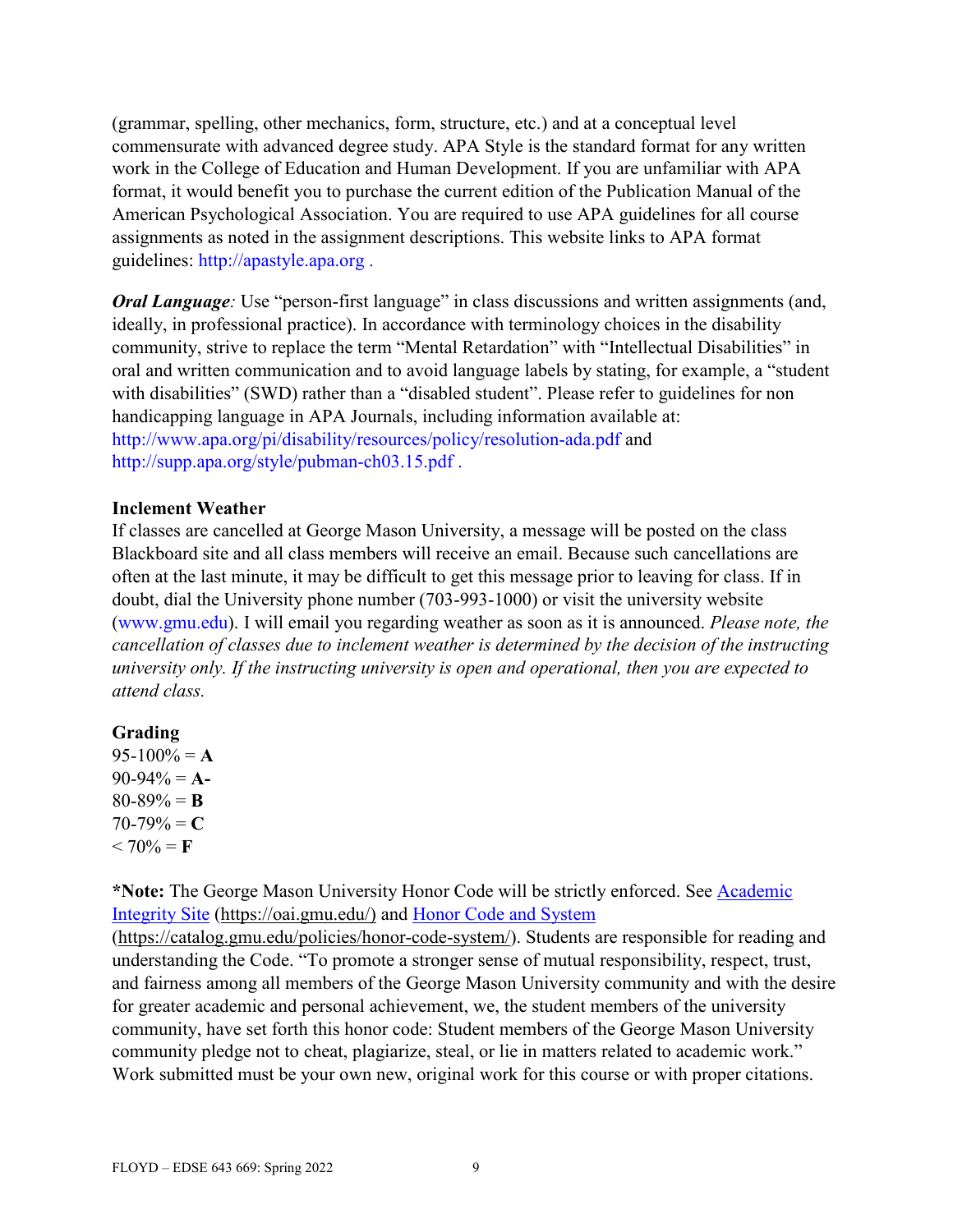## **Professional Dispositions**

Students are expected to exhibit professional behaviors and dispositions at all times. See Policies [and Procedures \(https://cehd.gmu.edu/students/polices-procedures/\)](https://cehd.gmu.edu/students/polices-procedures/).

#### **Class Schedule**

\*Note: Faculty reserves the right to alter the schedule as necessary, with notification to students.

| Week | <b>Topics</b>                                                                                                                                                                                       |           | <b>Readings Due</b>                                                                                                                         | <b>Assignments Due</b>                          |
|------|-----------------------------------------------------------------------------------------------------------------------------------------------------------------------------------------------------|-----------|---------------------------------------------------------------------------------------------------------------------------------------------|-------------------------------------------------|
| 3/16 | • Course Overview<br>• Syllabus Review<br>• Historical Perspective<br>• Constructs $&$ Definitions<br><b>EDSE Field Experience</b><br><b>Introduction video</b>                                     | $\bullet$ | Course Syllabus                                                                                                                             |                                                 |
| 3/23 | • Developing whole number<br>sense: mathematics in primary<br>grades<br>• Assessment Observation                                                                                                    | $\bullet$ | Hott et al. (2014)<br>Fennell et al.<br>$(2017)$ : Chapter 1                                                                                |                                                 |
| 3/30 | • Teaching the rational number<br>system<br>· Evidence-based practices to<br>teach procedural skills<br><b>Evidence-based</b><br>practices to teach<br>conceptual skills<br>• Assessment Interviews | $\bullet$ | Gonsalves $&$<br>Krawec (2014)<br>Fennell et al.<br>$(2017)$ : Chapter2<br>Agrawal & Morin<br>(2016)<br>Fennell et al.<br>(2017): Chapter 3 |                                                 |
| 4/6  | • Asynchronous Session:<br>Complete Unit 1 Handout                                                                                                                                                  |           | <b>See Handout</b>                                                                                                                          |                                                 |
| 4/13 | • Problem representation<br>• Evidence-based practices to<br>teach declarative knowledge                                                                                                            | $\bullet$ | Krawec $(2014)$                                                                                                                             | <b>Consumer Apps</b><br><b>Evaluation Paper</b> |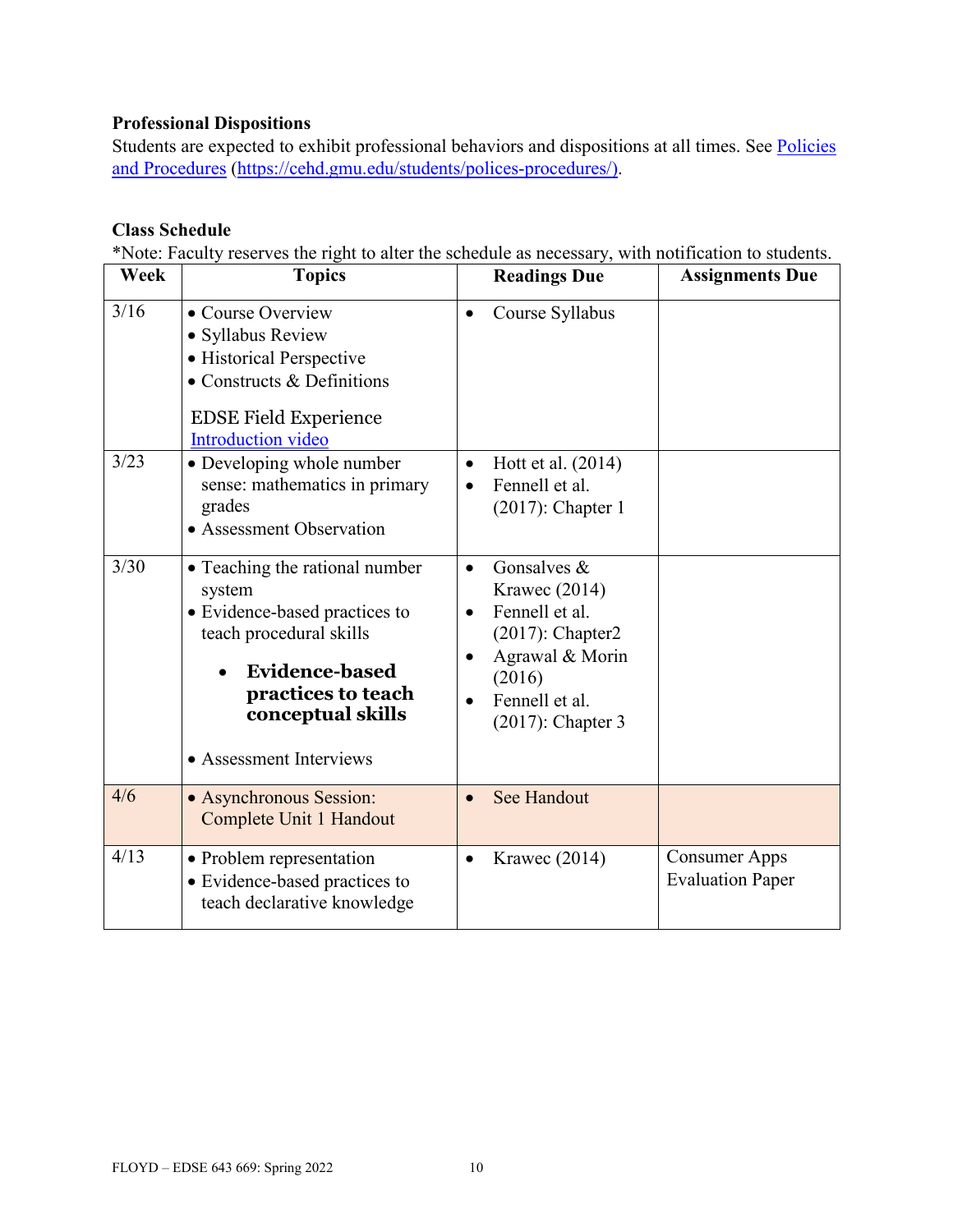| Week        | <b>Topics</b>                                                                                                                                                                                      | <b>Readings Due</b>                                                                                                                  | <b>Assignments Due</b>                           |
|-------------|----------------------------------------------------------------------------------------------------------------------------------------------------------------------------------------------------|--------------------------------------------------------------------------------------------------------------------------------------|--------------------------------------------------|
| 4/20        | Teaching mathematics in<br>$\bullet$<br>secondary grades<br>Teaching functional<br>mathematics skills to<br>students with moderate-<br>severe disabilities<br><b>Assessment Hinge</b><br>Questions | Fennell et al.<br>$\bullet$<br>$(2017)$ : Chapter 4<br>Acar & Diken<br>$\bullet$<br>(2012)<br>Fennell et al.<br>$(2017)$ : Chapter 5 | Deadline for VIA<br>lesson plan approval         |
| 4/27<br>5/4 | <b>Assessment Exit Tasks</b><br>Low-and high-tech<br>$\bullet$<br>assistive technology $\&$<br><b>UDL</b>                                                                                          | Satsangi & Miller<br>$\bullet$<br>(2017)<br>Ives (2007)<br>$\bullet$<br>Zabala, Bowser, &<br>Korsten (2004)                          | <b>Lecture Handouts</b>                          |
|             | • Asynchronous Session:<br>Complete Unit 3 and 4 Handout                                                                                                                                           | <b>See Handout</b><br>$\bullet$                                                                                                      |                                                  |
| 5/11        | Teaching functional<br>$\bullet$<br>mathematics skills to students<br>with moderate-severe<br>disabilities<br><b>Assessment Hinge Questions</b>                                                    | Acar & Diken<br>$\bullet$<br>(2012)<br>Fennell et al.<br>$\bullet$<br>$(2017)$ : Chapter 5                                           | Math Intervention<br>Project Due 5/15 at<br>noon |
| 5/18        | • Mathematics Intervention<br>Project Group Analysis<br>• Course reflections & wrap-up<br>• Course evaluations<br>• Completion of VIA assignment                                                   |                                                                                                                                      |                                                  |

### **Core Values Commitment**

The College of Education and Human Development is committed to collaboration, ethical leadership, innovation, research-based practice, and social justice. Students are expected to adhere to these principles: See [Core Values \(http://cehd.gmu.edu/values/\)](http://cehd.gmu.edu/values/).

### **GMU Policies and Resources for Students**

### *Policies*

- Students must adhere to the guidelines of the Mason Honor Code. See Honor Code and [System \(https://catalog.gmu.edu/policies/honor-code-system/\)](https://catalog.gmu.edu/policies/honor-code-system/).
- Students must follow the university policy for Responsible Use of Computing. See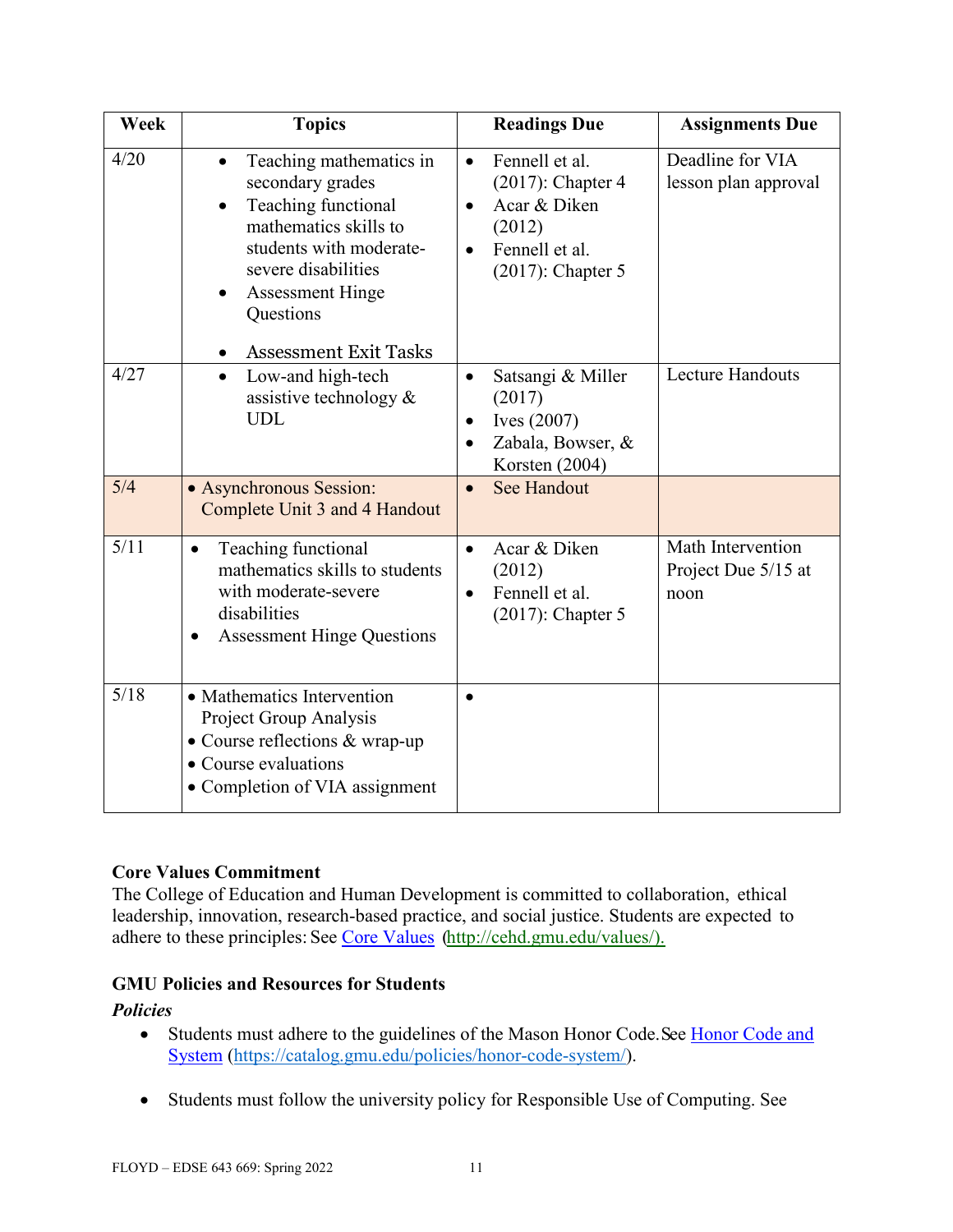[Responsible Use of Computing \(http://universitypolicy.gmu.edu/policies/responsible-use](http://universitypolicy.gmu.edu/policies/responsible-use-of-computing/)[of-computing/\)](http://universitypolicy.gmu.edu/policies/responsible-use-of-computing/).

- Students are responsible for the content of university communications sent to their Mason email account and are required to activate their account and check it regularly. All communication from the university, college, school, and program will be sent to students solely through their Mason email account.
- Students with disabilities who seek accommodations in a course must be registered with George Mason University Disability Services. Approved accommodations will begin at the time the written letter from Disability Services is received by the instructor. See [Disability Services \(https://ds.gmu.edu/\)](https://ds.gmu.edu/).
- Students must silence all sound emitting devices during class unless otherwise authorized by the instructor.

#### *Campus Resources*

- Support for submission of assignments to VIA should be directed to [viahelp@gmu.edu](mailto:viahelp@gmu.edu) or [https://cehd.gmu.edu/aero/assessments.](https://cehd.gmu.edu/aero/assessments)
- Questions or concerns regarding use of [Blackboard](https://its.gmu.edu/knowledge-base/blackboard-instructional-technology-support-for-students/) should be directed to Blackboard [Instructional Technology Support for Students \(https://its.gmu.edu/knowledge](https://its.gmu.edu/knowledge-base/blackboard-instructional-technology-support-for-students/)[base/blackboard-instructional-technology-support-for-students/\)](https://its.gmu.edu/knowledge-base/blackboard-instructional-technology-support-for-students/).

#### **Notice of mandatory reporting of sexual assault, interpersonal violence, and stalking:**

Notice of mandatory reporting of sexual assault, sexual harassment, interpersonal violence, and stalking: **As a faculty member, I am designated as a "Non-Confidential Employee," and must report all disclosures of sexual assault, sexual harassment, interpersonal violence, and stalking to Mason's Title IX Coordinator per [University](https://universitypolicy.gmu.edu/policies/sexual-harassment-policy/) Policy 1202. If you wish to speak with someone confidentially, please contact one of Mason's confidential resources, such as Student [Support](https://ssac.gmu.edu/) and [Advocacy](https://ssac.gmu.edu/) Center (SSAC) at 703-380-1434 or Counseling and [Psychological](https://caps.gmu.edu/) Services (CAPS) at 703- 993-2380. You may also seek assistance or support measures from Mason's Title IX Coordinator by calling 703-993-8730, or emailing [titleix@gmu.edu.](mailto:titleix@gmu.edu)**

**For additional information on the College of Education and Human Development, please visit our website [College of Education and Human Development](http://cehd.gmu.edu/) [\(http://cehd.gmu.edu/\)](https://cehd.gmu.edu/).** 

# **Appendix Assessment Rubric(s)**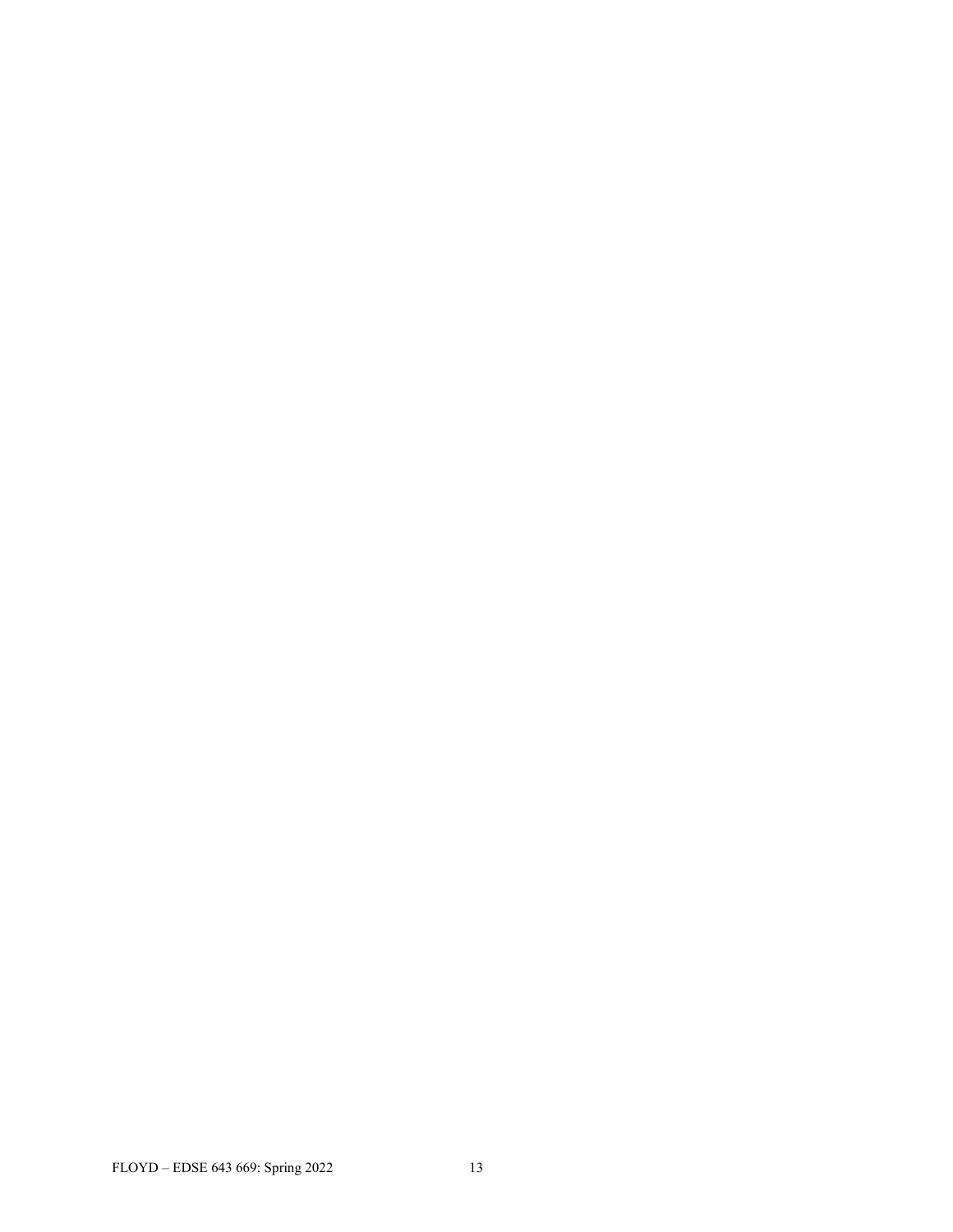## **Math Intervention Project (50 Points)**

| Criteria                                                                                                                                                | Meets Req.                                                                                                                                                                                                                                                  | <b>Approaches Req.</b>                                                                                                                                                                                                                                                                 | <b>Needs Improvement</b>                                                                                                                                   | Incomplete               | Weight |
|---------------------------------------------------------------------------------------------------------------------------------------------------------|-------------------------------------------------------------------------------------------------------------------------------------------------------------------------------------------------------------------------------------------------------------|----------------------------------------------------------------------------------------------------------------------------------------------------------------------------------------------------------------------------------------------------------------------------------------|------------------------------------------------------------------------------------------------------------------------------------------------------------|--------------------------|--------|
|                                                                                                                                                         | (5)                                                                                                                                                                                                                                                         | (4/3/2)                                                                                                                                                                                                                                                                                | (1)                                                                                                                                                        | (0)                      |        |
| Has the student<br>provided information<br>about the child being<br>taught and baseline<br>work samples<br>representing areas of<br>instructional need? | Includes the child's<br>grade level, age, gender,<br>race, academic ability<br>level; and data on the<br>child's level of<br>understanding about the<br>mathematics concept as<br>well as performance in<br>other academic, social,<br>or behavioral areas. | Includes partial information<br>regarding the child's grade level,<br>age, gender, race, academic<br>ability level; and data on the<br>child's level of understanding<br>about the mathematics concept<br>as well as performance in other<br>academic, social, or behavioral<br>areas. | More than two of the<br>required descriptive<br>items about the child<br>are missing.                                                                      | Criteria not<br>present. |        |
| Has the student<br>selected one age-<br>appropriate K-12<br>mathematics standard<br>to teach?                                                           | One age-appropriate<br>mathematical concept is<br>selected and aligned to a<br>CCSS and/or Virginia<br>SOL for grades K-12.<br>The standard is clearly<br>described in terms of the<br>concepts that will be<br>taught.                                     | One age-appropriate<br>mathematical concept is selected<br>and aligned to a CCSS and/or<br>Virginia SOL for grades K-12.<br>The standard is not fully<br>described in terms of the<br>concepts that will be taught.                                                                    | One or more<br>mathematics concepts<br>are selected. They may<br>not be age-appropriate<br>or aligned to a CCSS<br>and/or Virginia SOL<br>for grades K-12. | Criteria not<br>present. |        |
| Has the student<br>selected one specific<br>mathematics evidence-<br>based practice?                                                                    | One evidence-based<br>practice is selected and<br>clearly described in<br>terms of how it will be<br>used to teach the chosen<br>standard/concept.                                                                                                          | One evidence-based practice is<br>selected. A thorough explanation<br>of how it will be used to teach<br>the chosen standard/concept is<br>not fully provided.                                                                                                                         | One strategy is<br>selected. It may not be<br>an evidence-based<br>practice or may be<br>inappropriate for<br>teaching the chosen<br>standard/concept.     | Criteria not<br>present. |        |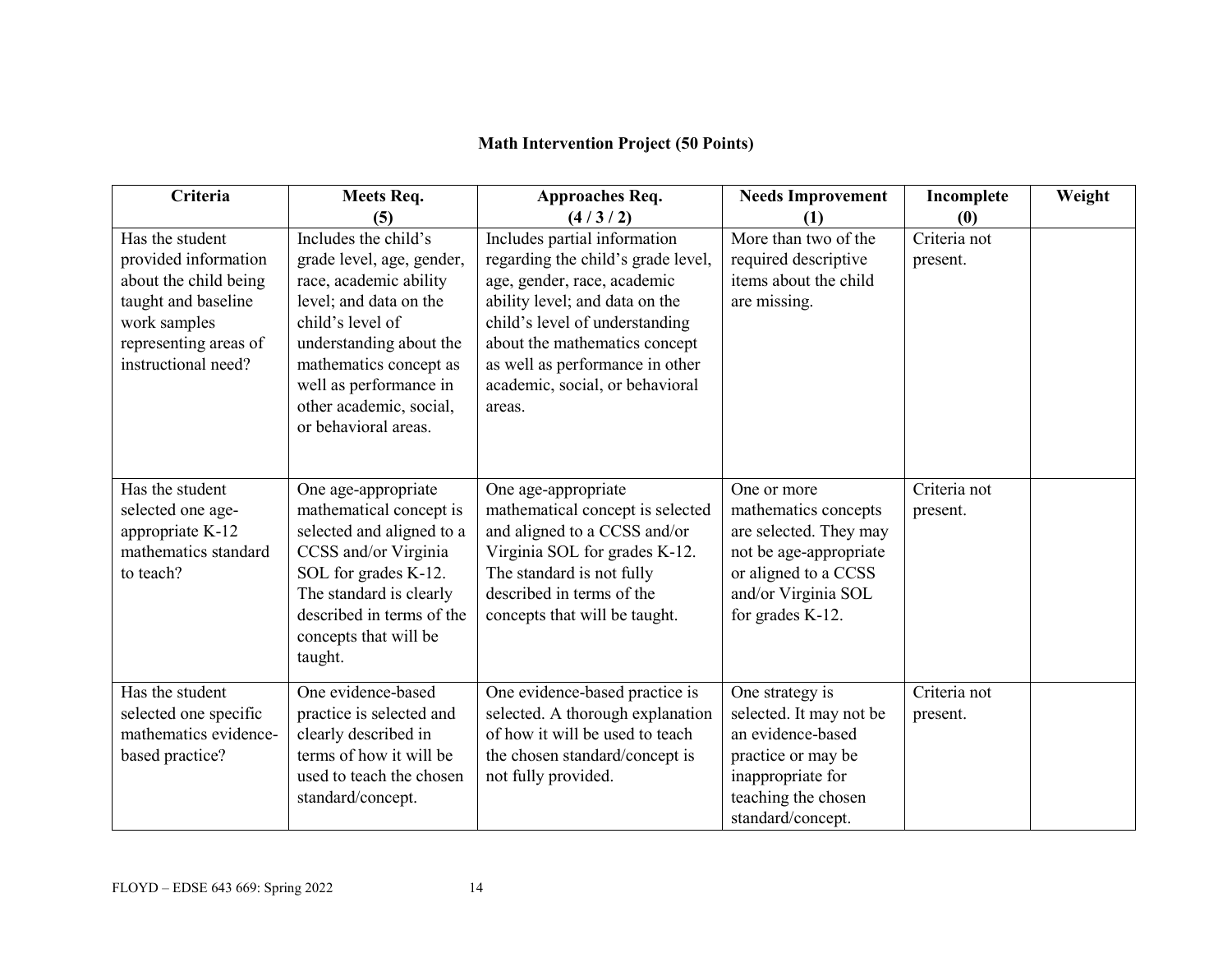| Criteria                                                                                                            | Meets Req.                                                                                                                                                                                                                             | <b>Approaches Req.</b>                                                                                                                                                                                      | <b>Needs Improvement</b>                                                                                                                               | Incomplete               | Weight |
|---------------------------------------------------------------------------------------------------------------------|----------------------------------------------------------------------------------------------------------------------------------------------------------------------------------------------------------------------------------------|-------------------------------------------------------------------------------------------------------------------------------------------------------------------------------------------------------------|--------------------------------------------------------------------------------------------------------------------------------------------------------|--------------------------|--------|
|                                                                                                                     | (5)                                                                                                                                                                                                                                    | (4/3/2)                                                                                                                                                                                                     | (1)                                                                                                                                                    | (0)                      |        |
| Has the student<br>selected one form of<br>assistive technology?                                                    | One form of assistive<br>technology is selected<br>and clearly described in<br>terms of how it will be<br>used to teach the chosen<br>standard/concept.                                                                                | One form of assistive technology<br>is selected. A thorough<br>explanation of how it will be<br>used to teach the chosen<br>standard/concept is not fully<br>provided.                                      | One form of assistive<br>technology is selected.<br>It may be inappropriate<br>for teaching the chosen<br>standard/concept.                            | Criteria not<br>present. |        |
| Has the student created<br>two distinct lessons<br>that demonstrate all of<br>the stages of the<br>strategy in use? | The student<br>demonstrates all of the<br>stages of the strategy<br>during instruction. The<br>child is progressed<br>through each stage only<br>after they have<br>demonstrated mastery or<br>understanding of the<br>previous stage. | The teacher demonstrates all of<br>the stages of the strategy during<br>instruction. It is unclear whether<br>the child demonstrated mastery<br>or understanding of each stage.                             | The teacher does not<br>demonstrate all of the<br>stages of the strategy<br>during instruction or<br>does so incorrectly.                              | Criteria not<br>present. |        |
| Do the lessons<br>incorporate tiered<br>informal and formal<br>assessments?                                         | The student used a<br>variety of informal and<br>formal assessments<br>throughout the lesson.<br>Higher-level questions<br>were used to encourage<br>deeper thinking and<br>responses from the child<br>to probe for<br>understanding. | The student used a variety of<br>informal and formal assessments<br>throughout the lesson. Questions<br>were used to encourage some<br>analysis and responses from the<br>child to probe for understanding. | The lesson used only<br>informal or only formal<br>assessments. No<br>questions were used to<br>encourage analysis and<br>responses from the<br>child. | Criteria not<br>present. |        |
| Is there an appropriate<br>reflection and                                                                           | A detailed analysis/<br>reflection from the                                                                                                                                                                                            | An analysis/reflection from the<br>student is provided after the                                                                                                                                            | Limited analysis/<br>reflection from the                                                                                                               | Criteria not<br>present. |        |